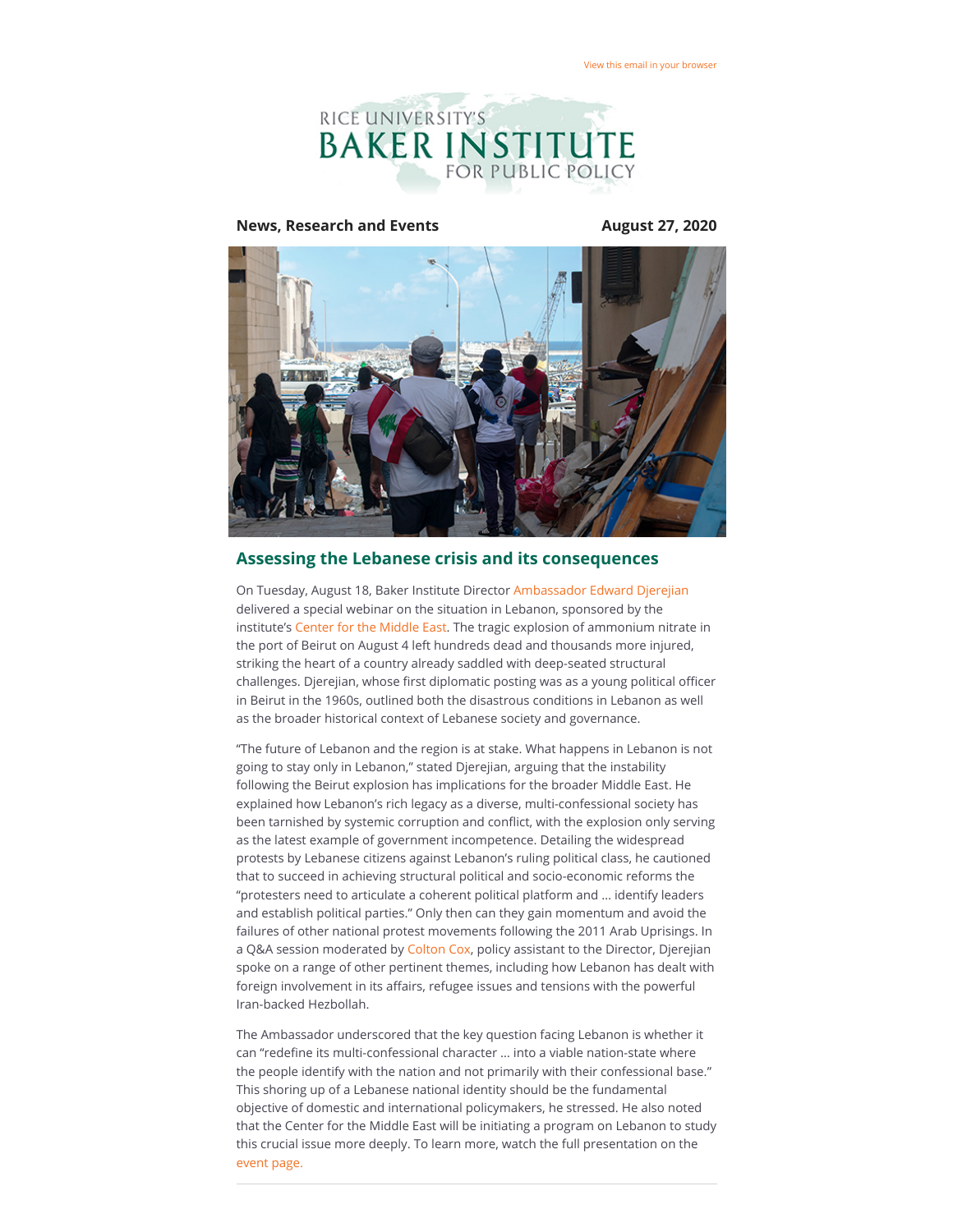**Three years after Hurricane Harvey struck Houston, "Support for a wide range of policies designed to reduce the negative impact of ooding remains extraordinarily high, and some of the work has already begun."**

> [Mark P. Jones,](https://riceconnect.rice.edu/page.redir?target=https%3a%2f%2fwww.bakerinstitute.org%2fexperts%2fmark-p-jones%2f&srcid=150282&srctid=1&erid=fae3f93a-8d8f-4c47-b793-4693a4b9575a&trid=fae3f93a-8d8f-4c47-b793-4693a4b9575a) Fellow in Political Science, in an op-ed for the [Houston Chronicle](https://riceconnect.rice.edu/page.redir?target=https%3a%2f%2fwww.houstonchronicle.com%2fopinion%2foutlook%2farticle%2fhouston-not-forgotten-hurricane-harvey-lessons-15505780.php&srcid=150282&srctid=1&erid=fae3f93a-8d8f-4c47-b793-4693a4b9575a&trid=fae3f93a-8d8f-4c47-b793-4693a4b9575a)



## **Global impact of Chinese oil demand slowdown**

From the Saudi-Russia price war to the sharp drop in oil demand following the Covid-19 shutdowns, global oil markets have experienced immense pressure and uncertainty in the past year. Looking further out, there is yet another pending risk factor that could affect global oil prices: the potential of a sustained slowdown in China's oil demand growth. In a recent issue brief, [Gabriel Collins,](https://riceconnect.rice.edu/page.redir?target=https%3a%2f%2fwww.bakerinstitute.org%2fexperts%2fgabe-collins%2f&srcid=150282&srctid=1&erid=fae3f93a-8d8f-4c47-b793-4693a4b9575a&trid=fae3f93a-8d8f-4c47-b793-4693a4b9575a) the Baker Botts Fellow in Energy and Environmental Regulatory Affairs, considers several factors that might lead to such a decline, including China's aging population and the expansion of household debt in China.

According to Collins, China has recently shifted to an economic model that more heavily emphasizes domestic consumption and relies on the economic activity of its hundreds of millions of middle-class citizens. However, the growing levels of debt among this segment of the population could affect their ability to spend and contribute to economic growth. This, coupled with the fact that China's above-65 population is rapidly growing, could have major economic consequences, writes Collins. These factors portend a coming slowdown in China's oil demand, which would profoundly affect the multitrillion-dollar global oil market, as well as many related industries. Collins warns that a long-term decline in China's economic growth could cause serious pain and dislocation in key U.S. oil- and gas-producing states, Texas foremost among them. To learn more, read the [full issue brief here](https://riceconnect.rice.edu/page.redir?target=https%3a%2f%2fwww.bakerinstitute.org%2fresearch%2fchinas-debt-bubble-and-demographic-stagnation-pose-major-risks-to-global-oil-pricesand-us-shale-pros%2f&srcid=150282&srctid=1&erid=fae3f93a-8d8f-4c47-b793-4693a4b9575a&trid=fae3f93a-8d8f-4c47-b793-4693a4b9575a).